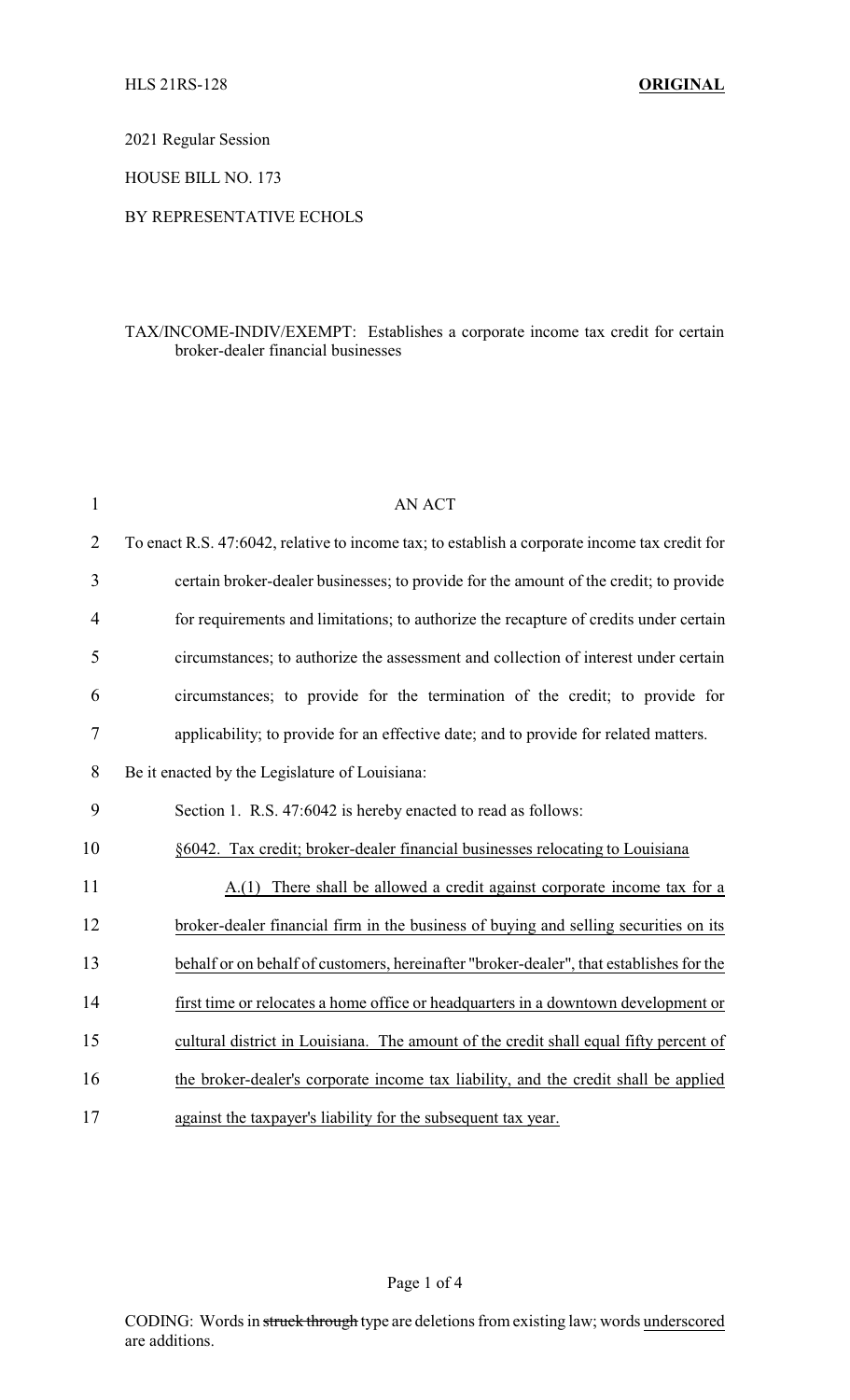| $\mathbf{1}$   | (2) In order to qualify for the credit authorized pursuant to this Section, the         |
|----------------|-----------------------------------------------------------------------------------------|
| $\overline{2}$ | broker-dealer shall meet all of the following requirements:                             |
| 3              | (a) The broker-dealer shall be subject to regulation by the Financial Industry          |
| 4              | Regulatory Authority.                                                                   |
| 5              | (b) The broker-dealer shall manage assets that exceed five hundred million              |
| 6              | dollars at the time of applying for the credit and for each year the broker-dealer      |
| 7              | claims the credit.                                                                      |
| 8              | (c) The broker-dealer shall employ more than two hundred employees at its               |
| 9              | home office or headquarters who have an average annual wage of at least fifty           |
| 10             | thousand dollars exclusive of health insurance premium payments or contributions,       |
| 11             | pension or retirement contributions, and other benefits.                                |
| 12             | B.(1) The taxpayer applying for the credit authorized pursuant to this Section          |
| 13             | shall submit an application to the secretary of the Department of Economic              |
| 14             | Development. After the secretary reviews the application and certifies that the         |
| 15             | applicant meets all of the requirements of Subsection A of this Section, the secretary  |
| 16             | shall execute a contract with the applicant for a period of up to five years providing  |
| 17             | for the terms and conditions for participation in the tax credit program established    |
| 18             | pursuant to this Section which shall include an annual attestation from the taxpayer    |
| 19             | that all qualifications for participation in the program continue to be met. The        |
| 20             | secretary shall review the contract annually to ensure that the applicant continues to  |
| 21             | meet the requirements for participation in the program.                                 |
| 22             | (2) The secretary of the Department of Economic Development shall notify                |
| 23             | the secretary of the Department of Revenue in writing within thirty days of executing   |
| 24             | a contract for the granting of tax credits pursuant to this Section. If after review of |
| 25             | the annual contract, the secretary of the Department of Economic Development            |
| 26             | determines that the applicant no longer qualifies for the tax credit, the secretary of  |
| 27             | the Department of Economic Development shall notify the secretary of the                |
| 28             | Department of Revenue in writing within thirty days of the determination.               |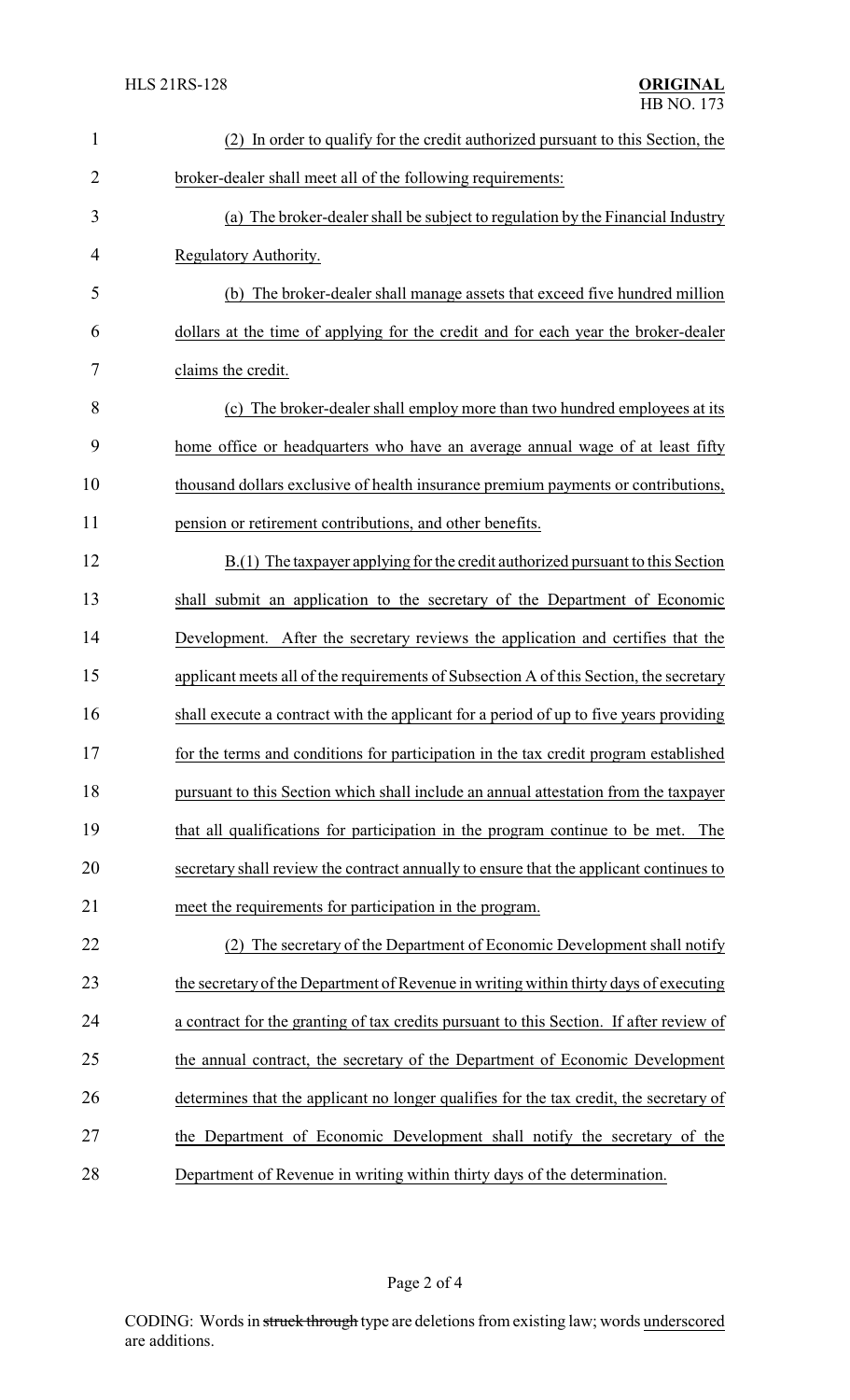| 1              | C. Tax credits granted pursuant to the provisions of this Section but later                   |
|----------------|-----------------------------------------------------------------------------------------------|
| $\overline{2}$ | disallowed in whole or in part may be recovered by the secretary of the Department            |
| 3              | of Revenue from the taxpayer applicant through any collection remedy authorized               |
| 4              | by R.S. 47:1561 that is initiated within three years from December thirty-first of the        |
| 5              | year in which the credit was originally granted. The only interest that may be                |
| 6              | assessed and collected on recovered credits is interest at the rate of three percentage       |
| 7              | points above the rate provided for in R.S. $9:3500(B)(1)$ which shall be computed             |
| 8              | from the original due date of the return on which the disallowed credit was taken.            |
| 9              | D. No credits shall be granted pursuant to this Section nor may the secretary                 |
| 10             | of the Department of Economic Development enter into any new contract with an                 |
| 11             | applicant on or after January 1, 2032.                                                        |
| 12             | Section 2. The provisions of this Act shall be applicable to contracts entered into on        |
| 13             | or after January 1, 2022, and shall be applicable for tax years beginning on or after January |
| 14             | 1, 2022.                                                                                      |
| 15             | Section 3. This Act shall become effective on January 1, 2022.                                |

## DIGEST

The digest printed below was prepared by House Legislative Services. It constitutes no part of the legislative instrument. The keyword, one-liner, abstract, and digest do not constitute part of the law or proof or indicia of legislative intent. [R.S. 1:13(B) and 24:177(E)]

| HB 173 Original | 2021 Regular Session | Echols |
|-----------------|----------------------|--------|
|                 |                      |        |

**Abstract:** Establishes a corporate income tax credit equal to 50% of tax liability for brokerdealer financial firms who establish for the first time or relocate a home office or headquarters in a downtown development or cultural district in Louisiana.

Proposed law establishes a corporate income tax credit for a broker-dealer financial firm in the business of buying and selling securities on its behalf or on behalf of customers, hereinafter "broker-dealer", that establishes for the first time or relocates a home office or headquarters in a downtown development or cultural district in La. The amount of the credit shall equal 50% of the broker-dealer's corporate income tax liability, and the credit shall be applied against the taxpayer's liability for the subsequent tax year.

Proposed law requires a broker-dealer to meet all of the following requirements in order to qualify for the credit:

- (1) Be subject to regulation by the Financial Industry Regulatory Authority.
- (2) Manage assets that exceed \$500M dollars at the time of applying for the credit and for each year the broker-dealer claims the credit.